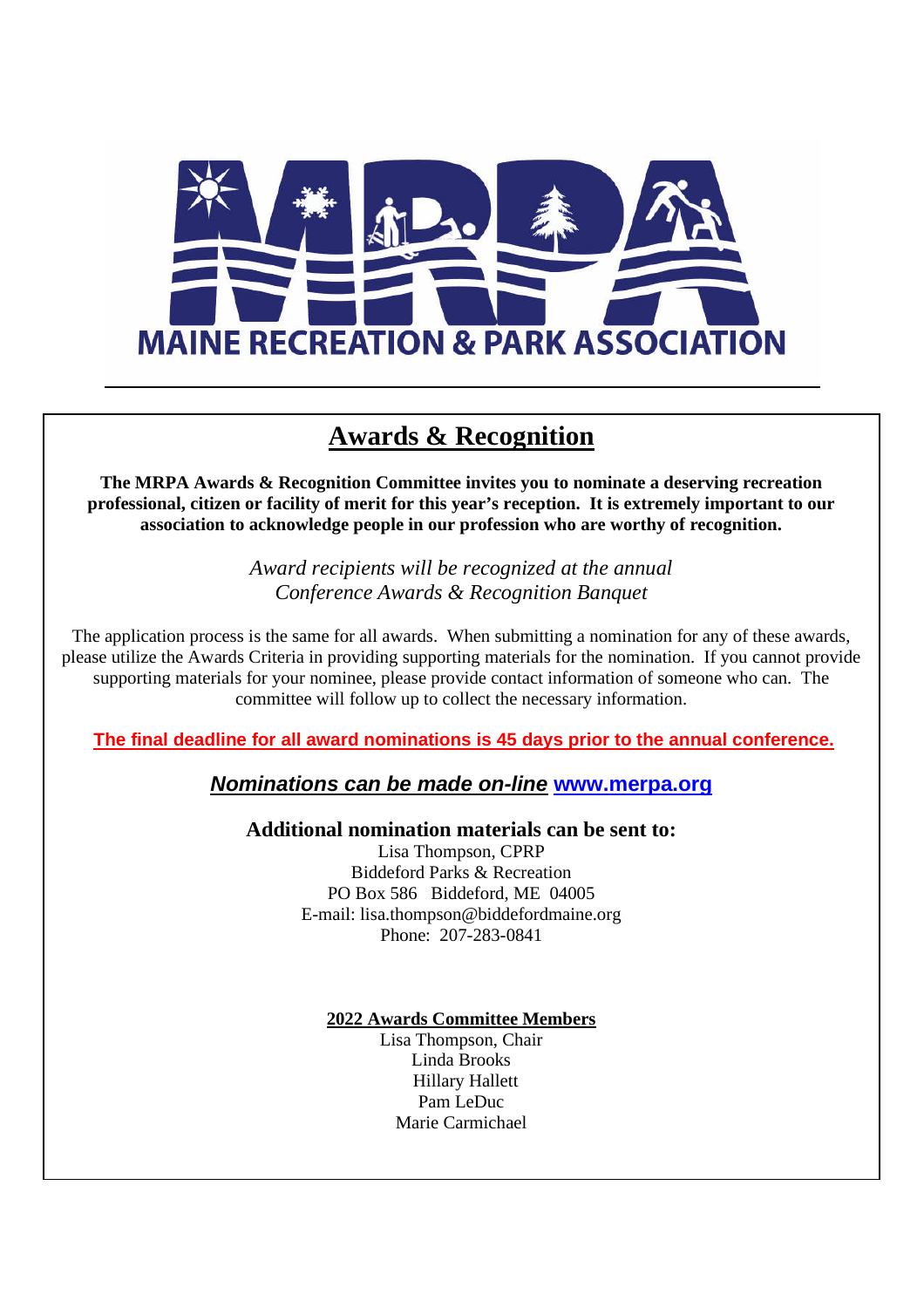# *Nomination Form*

*Please provide a NAME(S) and the associated COMMUNITY for the facility or individual*

| 3) "Dr. Bill Eckart" Young Professional Award: [19] [2010] [2010] [2010] [3] "Dr. Bill Eckart" Young Professional Award: |  |  |
|--------------------------------------------------------------------------------------------------------------------------|--|--|
|                                                                                                                          |  |  |
| 4) Outstanding Parks Professional Award: 2008 2010 2021 2022 2023 2024 2024 2022 2023 2024 2022 2023 2024 2022           |  |  |
|                                                                                                                          |  |  |
| 5) "William V. Haskell" Distinguished Professional of the Year Award:                                                    |  |  |

After the nomination is submitted, a representative from the Awards Committee will be contacting you for additional information about the nomination(s) that you provided.

**\_\_\_\_\_\_\_\_\_\_\_\_\_\_\_\_\_\_\_\_\_\_\_\_\_\_\_\_\_\_\_\_\_\_\_\_\_\_\_\_\_\_\_\_\_\_\_\_\_\_\_\_\_\_\_\_\_\_\_\_\_\_\_\_\_\_\_\_\_\_\_\_\_\_\_\_\_\_\_\_\_\_\_**

| <b>NOMINATOR NAME:</b>  |         | Job Title: |
|-------------------------|---------|------------|
| Department/Agency Name: |         |            |
| Phone:                  | E-mail: |            |

Nominations that are not selected in the year in which it was submitted, will be held on file for up to three years for consideration in the future.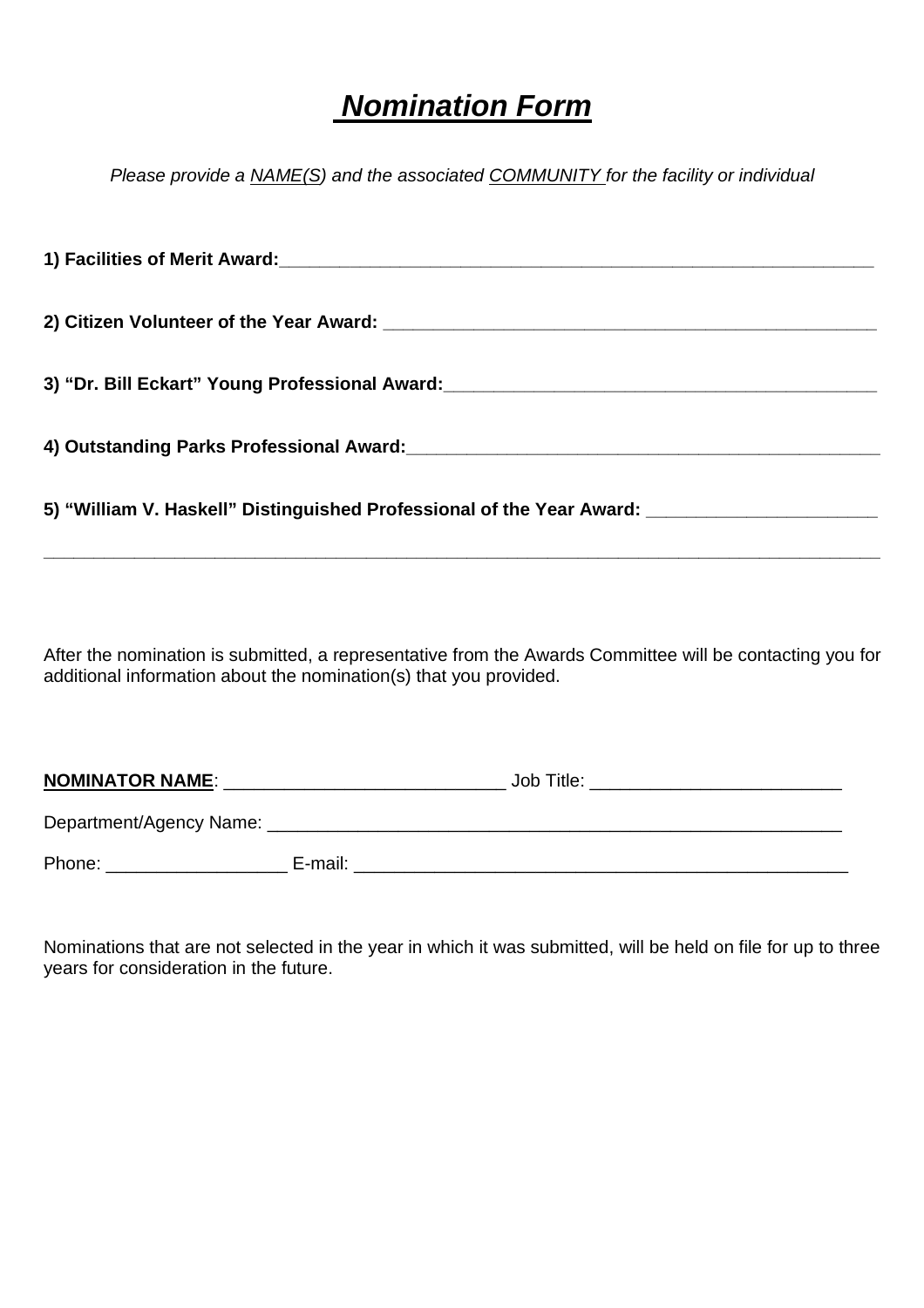## **Awards & Criteria**

#### *1) Facilities of Merit Award*

- A significant recreation facility established within the last two years
- Shows the project overview, design, plan, and priority of need
- Demonstrates an increase in recreational opportunities including types of uses
- Local commitment to the project
- Accessibility to users
- Demonstrates innovation and creativity

#### *2) Citizen Volunteer of the Year Award*

- Contributes to the well-being of recreation within the State of Maine
- A community volunteer who supports the development and creation of recreation programs, facilities or services
- Is not a paid employee of a department
- Length of involvement at the local, multi-town, or state level
- Diversity of involvement, contributions, and achievements
- Letters of support from the community
- Civic involvement
- Moral character

#### *3) " Dr. Bill Eckart" Young Professional Award*

Dr. William Eckart retired from the University of Maine at Machias in 2011 after 31 years as Professor of Recreation Management. During his tenure, he built the program into one of the most respected programs in the country, and it was Maine's only nationally accredited recreation degree program. Dr. Eckart was an active member of MRPA, serving as Treasurer on the Board of Directors, spearheading the professional certification program, and managing membership.

- *Employment History/Experience*: The nominee should have **minimum of three years** working within the Recreation Field and **at least a two-year period** should have been within the state of Maine, with **no more than ten years** experience.
- *Education:* The candidate should have a degree in the field of Recreation, or a related field. Additional consideration will be given to those professionals who have become certified in Parks & Recreation or Therapeutic Recreation.
- *Professional Affiliation*: Candidates must maintain membership in MRPA. Any additional affiliations will hold value.
- *Program Development*: Candidates should have demonstrated outstanding performance on a community level through innovative programming, partnerships and civic involvement.
- *Professional Involvement*: Candidates should exhibit networking skills, and be involved with local and regional recreational issues and committees within MRPA.